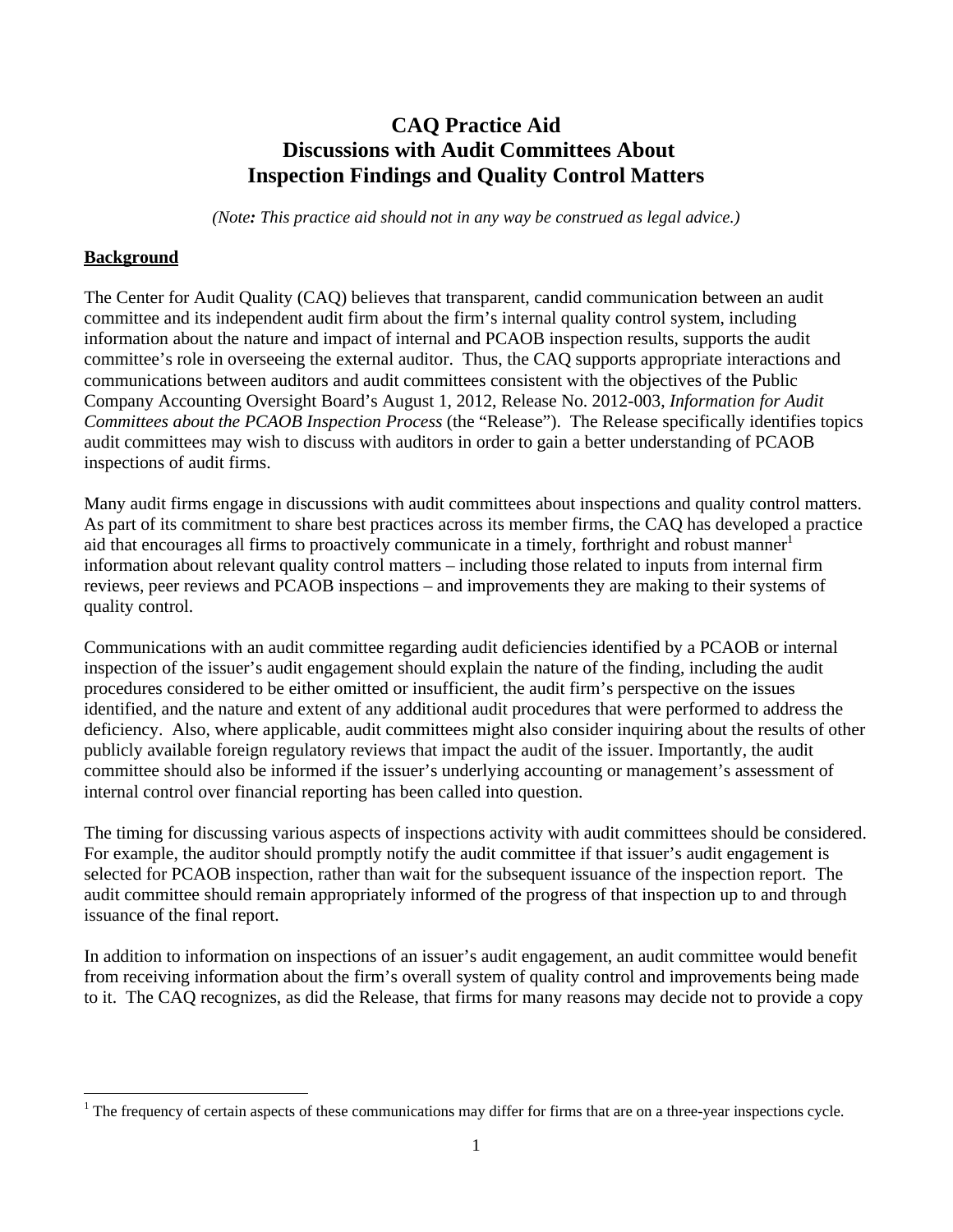of Part II of their PCAOB inspection report<sup>2</sup>, most significantly the potential waiver of the privilege created by the Sarbanes-Oxley Act<sup>3</sup> with respect to that information<sup>4</sup>. Regardless, the CAQ believes an audit committee can obtain useful information about a firm's commitment to quality through a discussion with the auditor about the changes the firm is making to address any issues identified in its system of quality control.

The form of these communications should be decided by each firm. Communications should accomplish the objective of candidly conveying the steps the firm is taking to improve its system of quality control based on all of its quality inputs (both internal and external sources of such information). Importantly, the process of summarizing issues raised from several different sources should in no way minimize or downplay the significance of the matters identified through each of the firm's quality control inputs, including the PCAOB's Part II observations.

## **Communicating Inspection and Quality Control Matters to the Audit Committee**

To inform auditor and audit committee communications regarding internal and PCAOB inspections and quality control improvement, consideration should be given to the PCAOB's August 1, 2012 Release. Communications with an audit committee should be tailored to the needs of each audit committee. A firm should contemplate the following elements in developing its tailored communications plan:

- *A. Whether the issuer's audit was selected for inspection by the PCAOB and, if so, the status of the progress of that inspection as deemed necessary*. A firm should notify the audit committee that the company's audit has been selected and the areas of focus of the inspection, and provide updates as appropriate. An important context for how the audit committee might view this information, as well as for how it might carry out its fiduciary responsibilities with respect to the issuer, is the audit committee's understanding of the PCAOB's risk-based approach for selecting engagements and areas of inspection focus – something the auditor should communicate to the audit committee. A firm should also communicate any findings identified by the PCAOB concerning the audit or the issuer's financial reporting. For example, a firm should inform the audit committee:
	- i. if the PCAOB informs the audit firm that an audit opinion on the issuer's financial statements or internal control over financial reporting may not be sufficiently supported;
	- ii. if the PCAOB informs the audit firm that the financial statements may contain a material misstatement or an inadequate disclosure;
	- iii. if the PCAOB informs the audit firm of a concern with the adequacy and/or effectiveness of the issuer's internal control over financial reporting; or
	- iv. if the PCAOB informs the audit firm that the audit firm's independence may have been impaired relative to the issuer.

 <sup>2</sup> Part II is the non-public portion of the PCAOB inspection report. Sarbanes-Oxley Act Section 104(g) restricts the Board from making this section public unless the firm does not address the issues to the PCAOB's satisfaction within 12 months after the date of the inspection report.

 $3$  *See* Sarbanes-Oxley Act of 2002, Section 105(b)(5)(A).

 $4$  Prior to any discussion with the audit committee regarding issues related to Part II of the inspection report, the firm may wish to consult with legal counsel.